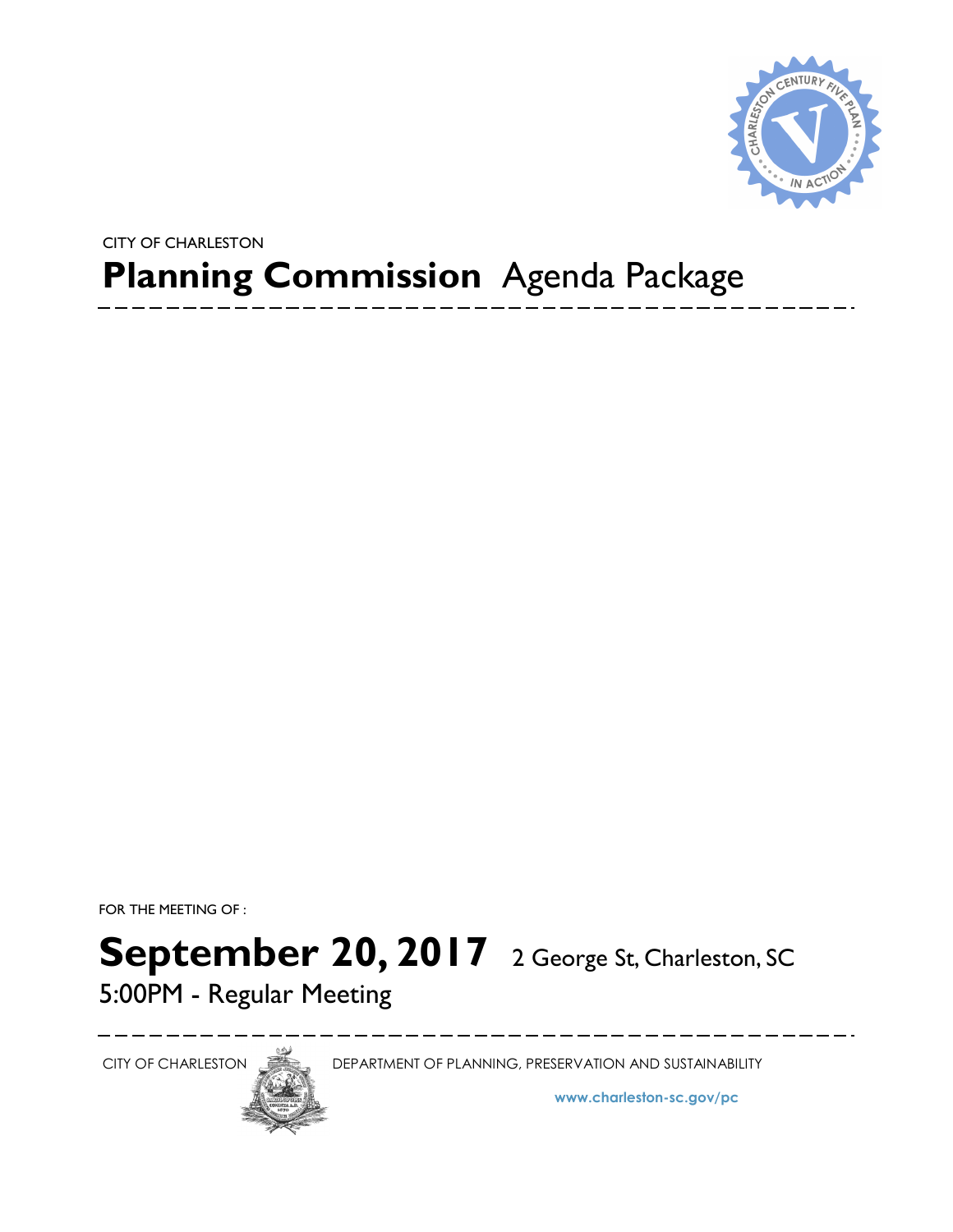### **C I T Y O F C H A R L E S T O N P L A N N I N G C O M M I S S I O N**

September 20, 2017

#### **Ordinance Amendment 1 :**

#### **Request approval to amend Chapter 54 of the Code of the City of Charleston (Zoning Ordinance) by creating a Folly Road Overlay Zone.**

#### **BACKGROUND**

On August 15, 2017, the City of Charleston Council enacted a moratorium on certain development activity on James Island. This ordinance prohibits the processing of development applications/permits for certain types of development on commercially zoned properties located on James Island until November 6, 2017. It was intended to allow the City time to assess and make recommendations regarding the zoning of commercial properties and land use on James Island to assure an appropriate balance.

Even before the moratorium was finalized, the City has been working with Charleston County and the Town of James Island to draft similar zoning overlay ordinances to address development in the Folly Road corridor. The attached ordinance language is the version proposed for City of Charleston areas of the corridor and it closely parallels ordinances from other jurisdictions.

#### **STAFF RECOMMENDATION**

APPROVAL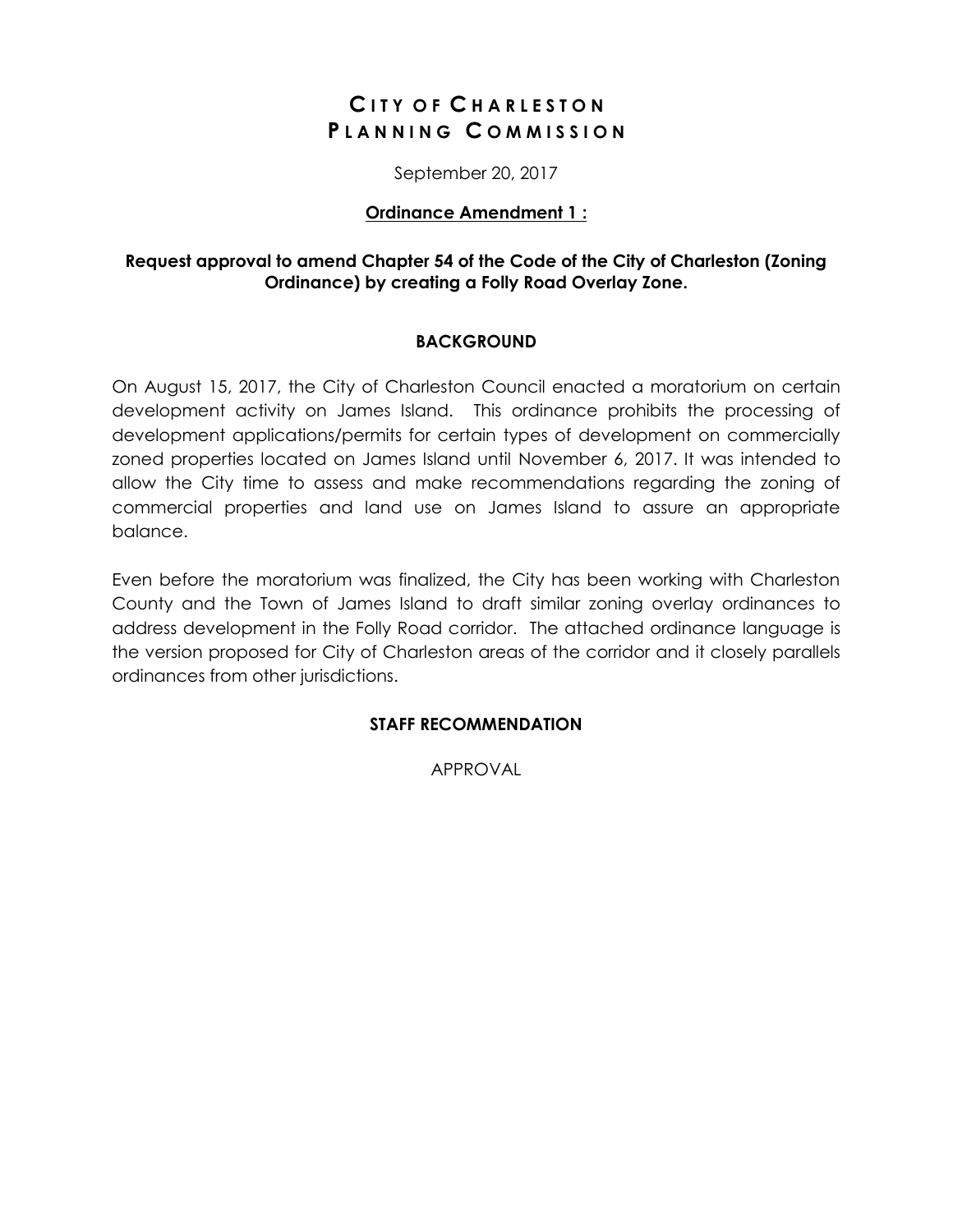#### AN ORDINANCE

#### TO AMEND CHAPTER 54 OF THE CODE OF THE CITY OF CHARLESTON (ZONING ORDINANCE) BY CREATING THE FOLLY ROAD OVERLAY ZONE

BE IT ORDAINED BY THE MAYOR AND COUNCIL MEMBERS OF CHARLESTON, IN CITY COUNCIL ASSEMBLED:

Section 1. Article 2, Part 5 of Chapter 54 of the Code of the City of Charleston (Zoning Ordinance) is hereby amended by inserting, in numerical order, the following new sections:

#### **Sec. 54-229.4. Folly Road, FR, Overlay Zone.**

**a. Intent.** The Folly Road, FR, overlay zone fronts on the east and west sides of Folly Road from its intersection with Tatum Road south to the Folly River and includes only those parcels with a commercial base zoning designation. Folly Road is the main thoroughfare on James Island and the only route leading to Folly Beach. As such, it carries a large number of vehicles each day. Moreover, some of the properties along Folly Road are located within the jurisdictional limits of the Town of James Island, the City of Folly Beach, the City of Charleston, and unincorporated Charleston County. The intent of the FR overlay zone is to implement traffic safety measures, to improve the visual character of the corridor, and to create consistency between the Town of James Island, the City of Folly Beach, the City of Charleston, and unincorporated Charleston County concerning land use and design standards.

#### **b. Generally.**

#### **1. Development regulations for all areas of the FR overlay zone.**

The following development regulations apply to all parcels within FR overlay zone in addition to the requirements described below for each of the five sub-areas. All non-single family detached development applications shall, at the time application is made, provide proof that the following requirements will be met prior to the issuance of any approvals:

#### (a) Vehicle Access

(1)) All parcels in this overlay zoning district with a base zoning of RO (Residential Office) shall be allowed one curb cut per 150 feet of road frontage; all other parcels with a commercial base zoning shall be allowed one curb cut every 250 feet.

(2) Proposed new access drives shall be a minimum distance of 75 feet from a street intersection measured from the edge of the intersecting roadway to the beginning of the driveway radius. These minimum spacing requirements shall be increased if a right-turn deceleration lane is required and shall equal the length of the turn lane and taper plus an additional distance of 50 feet.

(3) All applications for development of non-residential uses shall include a suitable access management plan demonstrating that the driveway separation requirements can be met. The following techniques may be employed to achieve this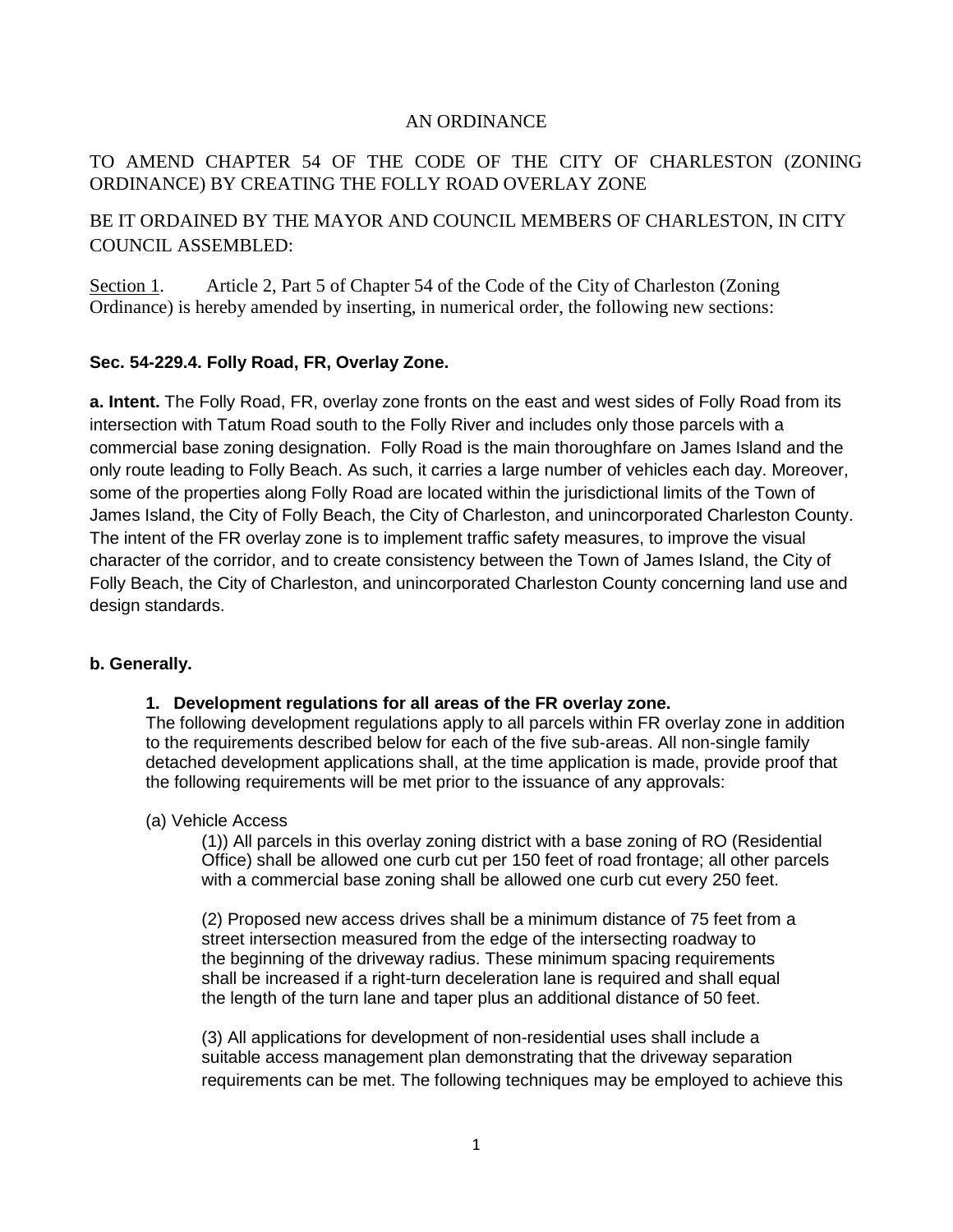result, but the burden of accomplishing the desired effect remains with the developer of the property:

- a. Aggregation of parcel;
- b. Parallel frontage or "backage" roads;
- c. Shared curb cuts between adjoining properties; and
- d. Shared access easements between parcels.

(b) Pedestrian access. Paved pedestrian ways shall be included in site design and shall provide a continuous link to adjacent parcels, as well as within the development area. Grade-separated pedestrian walkways must provide a direct connection from the street to the main entrance, and to abutting properties. Pedestrian walkways must be designed and located in a manner that does not require pedestrians to walk through parking lots or cross driveways and sidewalks may be allowed in right-of-way-buffers.

(c) Building height.The height of buildings shall not exceed a maximum of 2.5 stories or 35 feet, whichever is less, measured from the highest curb elevation of Folly Road adjacent to the site.

(d) Residential density. Parcels with a base zoning of CT, LB, GB and LI within the Folly Road Overlay shall be limited to a maximum of eight dwelling units per acre of high ground. A maximum of 12 dwelling units per acre of high ground shall be permitted if workforce housing requirements contained in Article 2, Part 15, of this chapter are met. All parcels developed with residential uses shall include commercial uses so that the square footage of conditioned, commercial floor space equals a minimum of 10 percent of the total square footage of conditioned floor space on the parcel.

(e) Uses. Permitted uses and prohibited uses are described in each of the five sub-areas below. Gun shops shall be permitted only on parcels in this overlay zoning district with a base zoning of General Business (GB).

#### **Sec. 54-229.5. FR Overlay Zone, North Village Sub-Area.**

The North Village sub-area extends from Crosscreek/Tatum Street to Oakpoint Road (Ellis Creek area). This area currently consists of mixed medium and low intensity commercial uses such as shopping centers, professional offices, and vehicle services. Higher intensity residential uses, such as apartment complexes, also exist in this Area. The following regulations apply in addition to the requirements of Section 54-229.4, b:

**a. Permitted uses.** Permitted uses on a parcel shall include uses allowed in the base zoning district of that parcel as modified by Section 54-229.4, b, except that motor vehicle dealers (new and used) shall be prohibited.

**b. Prohibited uses.** Motor vehicle dealers (new and used) shall be prohibited.

#### **c. Buffers.**

1. A minimum 25-foot vegetated right-of-way buffer shall be required for parcels along Folly Road with a base zoning of GB, LB, CT or GO;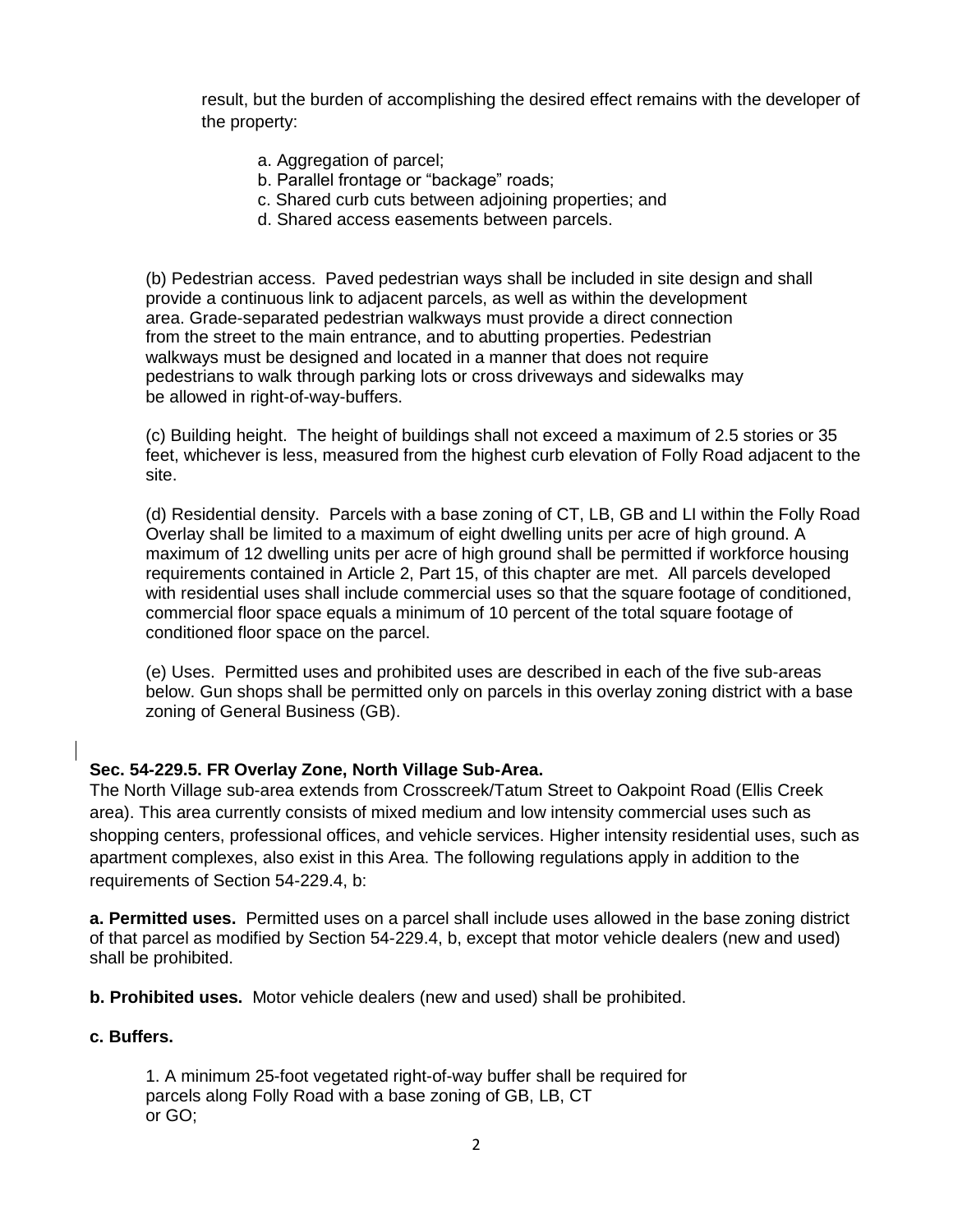2. A minimum 15-foot vegetated right of way buffer shall be required for parcels along Folly Road with a base zoning of RO;

3. Parcels with a base zoning of GB, LB, CT or GO shall be required to have a minimum 20-foot rear vegetated buffer adjacent to residentially zoned parcels;

4. Parcels with a base zoning of RO shall be required to have a minimum 15-foot vegetated rear buffer adjacent to residentially zoned parcels; and

5. Where appropriate, fencing may be required to screen adjacent residentially zoned parcels. When a minimum 6-foot high opaque fence or wall is utilized, the zoning administrator may reduce the land use buffer by up to one-half (½) its required depth when deemed appropriate; however, no required vegetated buffer shall be less than 10 feet in depth.

6. Exceptions. In order to allow for new buildings to relate harmoniously with the streetscape and to other structures in the vicinity, when deemed appropriate by the Design Review Board, buildings may be permitted to encroach into the required right-of-way buffer. This exemption shall not apply to parking lots or any other vehicular use areas.

#### **Sec. 54-229.6. FR Overlay Zone, Commercial Core Sub-Area.**

The Commercial Core sub-area is the gateway and commercial center and extends from Oak Point Road (Ellis Creek Area) to Prescott Street. This area currently consists of higher intensity commercial uses such as chain type restaurants, vehicle service and repair, drug stores, and shopping centers with minimal buffering along Folly Road. The following regulations apply in addition to the requirements of Section 54-229.4, b:

**a. Permitted uses.** Permitted uses on a parcel shall include uses allowed in the base zoning district of that parcel as modified by Section 54-229.4, b, except that motor vehicle dealers (new and used) shall be prohibited.

**b. Prohibited uses.** Motor vehicle dealers (new and used) shall be prohibited.

#### **c. Buffers.**

1. A minimum of a 15-foot vegetated right-of-way buffer shall be required along Folly Road.

2. A minimum of a 25-foot rear vegetated buffer shall be required adjacent to residentially zoned parcels; and

3. Fencing may be required to screen adjacent residentially zoned parcels. When a minimum 6-foot high opaque fence or wall is utilized, the zoning administrator may reduce the land use buffer by up to one-half (1/2) its required depth when deemed appropriate; however, no required vegetated buffer shall be less than 10 feet in depth.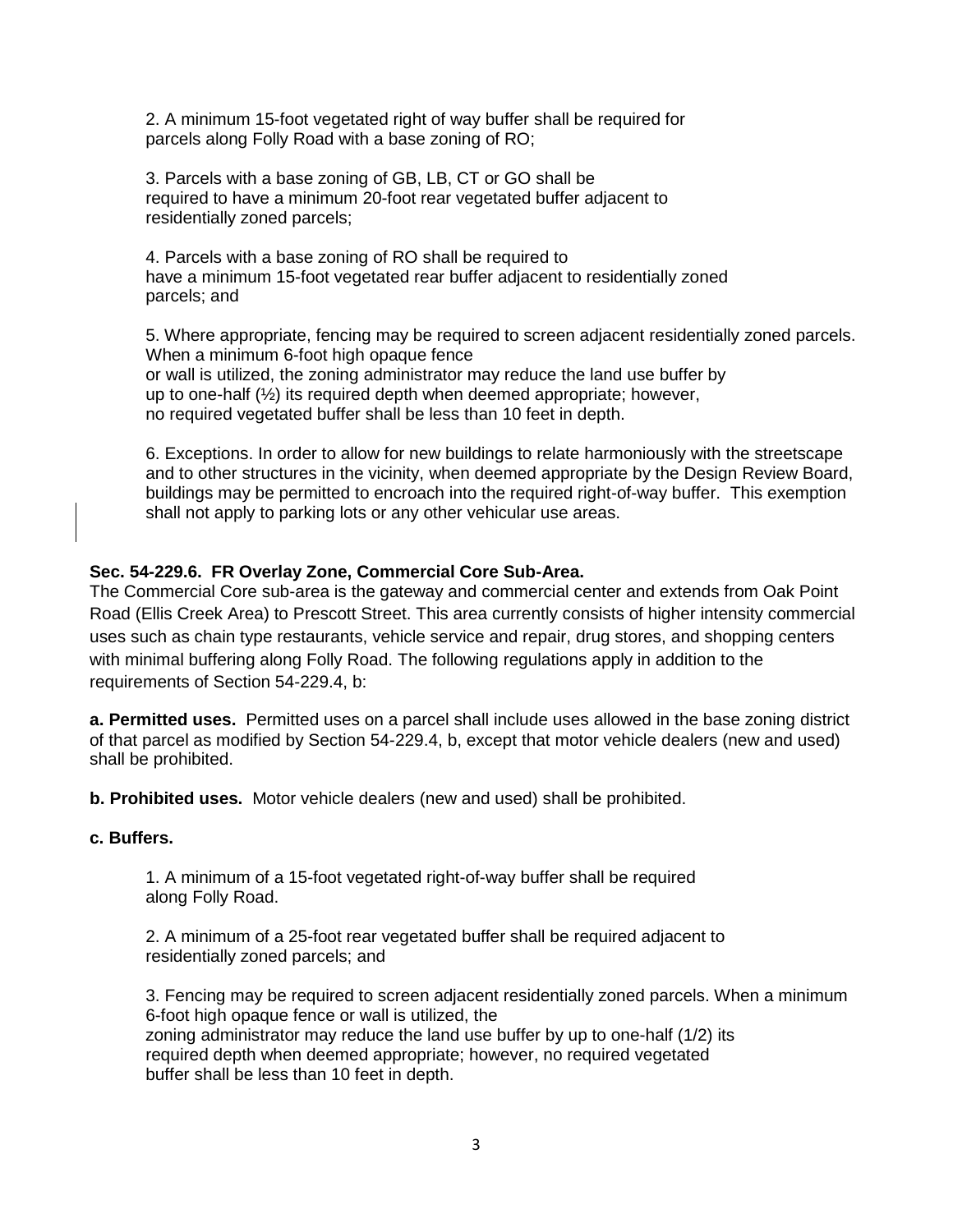4. Exceptions. In order to allow for new buildings to relate harmoniously with the streetscape and to other structures in the vicinity, when deemed appropriate by the Design Review Board, buildings may be permitted to encroach into the required right-of-way buffer. This exemption shall not apply to parking lots or any other vehicular use areas.

#### **Sec. 54-229.7. FR Overlay Zone, South Village Sub-Area.**

The South Village sub-area extends from Prescott Street to Rafael Lane. This area currently consists of mixed medium to high intensity commercial development, such as shopping centers big box stores and consumer services, along the west side of Folly Road and primarily small scale office and residential uses along the east side of Folly Road. This area is intended for development similar to the North Village sub-area with less intense commercial development than the Commercial Core sub-area and a mix of medium to high intensity uses along the west side of Folly Road and lower intensity development on the east side of Folly Road. Future development in this area is to be a mix of commercial and residential uses with increased right-of-way buffers along the west side of Folly Road and increased land use buffers on both sides of Folly Road when commercial development occurs adjacent to single family detached residential uses. The following regulations apply in addition to the requirements of Section 54-229.4, b:

**a. Permitted uses.** Permitted uses on a parcel shall include uses allowed in the base zoning district of that parcel as modified by Section 54-229.4, b, except that motor vehicle dealers (new and used) shall be prohibited.

**b. Prohibited uses.** Motor vehicle dealers (new and used) shall be prohibited.

#### **c. Buffers.**

1. A minimum 15-foot vegetated right-of-way buffer shall be required along the east side of Folly Road and a minimum 35-foot vegetated right-of-way buffer shall be required along the west side of Folly Road;

2. A minimum 20-foot vegetated rear buffer shall be required adjacent to residentially zoned parcels; and

3. Fencing may be required to screen adjacent residentially zoned parcels. When a minimum 6-foot high opaque fence or wall is utilized, the zoning administrator may reduce the land use buffer by up to one-half (1/2) its required depth when deemed appropriate; however, no required vegetated buffer shall be less than 10 feet in depth.

4. Exceptions. In order to allow for new buildings to relate harmoniously with the streetscape and to other structures in the vicinity, when deemed appropriate by the Design Review Board, buildings may be permitted to encroach into the required right-of-way buffer. This exemption shall not apply to parking lots or any other vehicular use areas.

#### **Sec. 54-229.8. FR Overlay Zone, Neighborhood Preservation Sub-Area.**

The Neighborhood Preservation sub-area extends from Rafael Lane to Battery Island Drive. This area consists primarily of low-intensity residential uses with some commercial development primarily along the northwest area of Folly Road. This portion of the overlay zoning district is intended to provide an appropriate transition from the more intense commercial development in the North Village,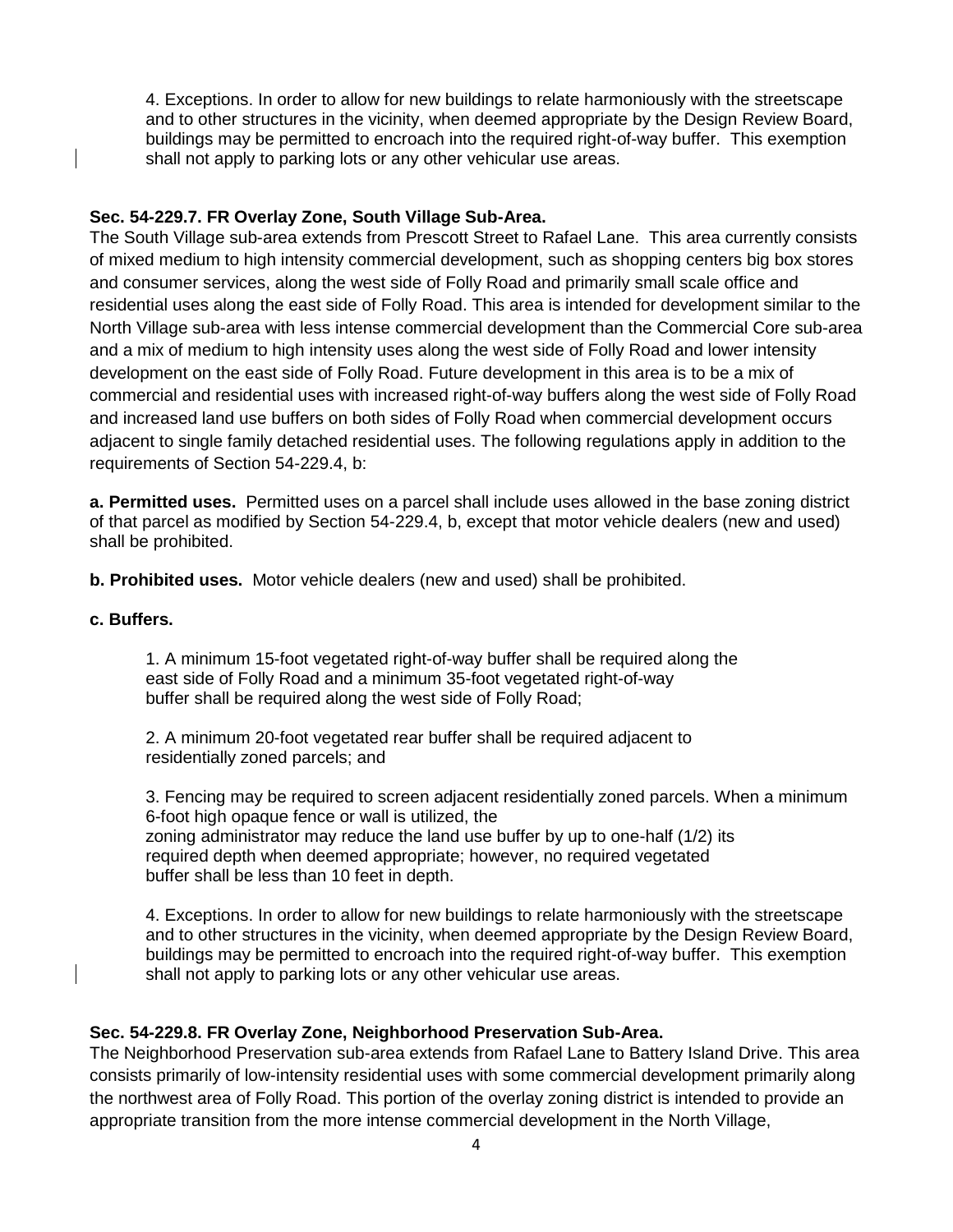Commercial Core, and South Village Areas before entering the Conservation Area and the City of Folly Beach. The following regulations apply in addition to the requirements of Section 54-229.4, b:

**a. Permitted uses.** Permitted uses on a parcel shall include uses allowed in the base zoning district of that parcel as modified by Section 54-229.4, b, except that motor vehicle dealers (new and used), eating places with drive-thru service, gasoline service stations (with or without convenience stores), indoor recreation and entertainment, and automotive repair shops shall be prohibited.

**b. Prohibited uses.** Motor vehicle dealers (new and used), eating places with drive-thru service, gasoline service stations (with or without convenience stores), indoor recreation and entertainment, and automotive repair shops shall be prohibited.

**c. Building size.** No single building structure shall exceed 5,000 square feet in gross floor area.

#### **d. Buffers.**

1. A minimum of a 25-foot vegetated right-of-way buffer shall be required along Folly Road. This buffer may be reduced to 15 feet when there is no parking or vehicular use area between buildings and right-of-way.

2. A minimum of a 20-foot vegetated rear buffer shall be required adjacent to residentially zoned parcels.

3. Fencing may be required to screen adjacent residentially zoned parcels. When a minimum 6-foot high opaque fence or wall is utilized, the zoning administrator may reduce the land use buffer by up to one-half (1/2) its required depth when deemed appropriate; however, no required vegetated buffer shall be less than 10 feet in depth.

4. Exceptions. In order to allow for new buildings to relate harmoniously with the streetscape and to other structures in the vicinity, when deemed appropriate by the Design Review Board, buildings may be permitted to encroach into the required right-of-way buffer. This exemption shall not apply to parking lots or any other vehicular use areas.

#### **Sec. 54-229.9. FR Overlay Zone, Conservation Sub-Area.**

The Conservation sub-area extends from Battery Island Drive to the Folly River. This area is intended to be the least intensely developed area of the overlay zoning district and is to provide a natural scenic open space before entering the City of Folly Beach by preserving the marsh views and vistas of this area. This portion of the overlay zoning district is intended to provide an appropriate transition from the more intense commercial development in the North Village, Commercial Core, and South Village sub-areas before entering the Conservation sub-area and the City of Folly Beach by preserving the existing low density residential character. The following regulations apply in addition to the requirements of Section 54-229.4, b:

**a. Permitted uses.** Permitted uses on a parcel shall include uses allowed in the base zoning district of that parcel as modified by Section 54-229.4, b, except that motor vehicle dealers (new and used) shall be prohibited.

#### **b. Prohibited uses.**

Motor vehicle dealers (new and used) shall be prohibited.